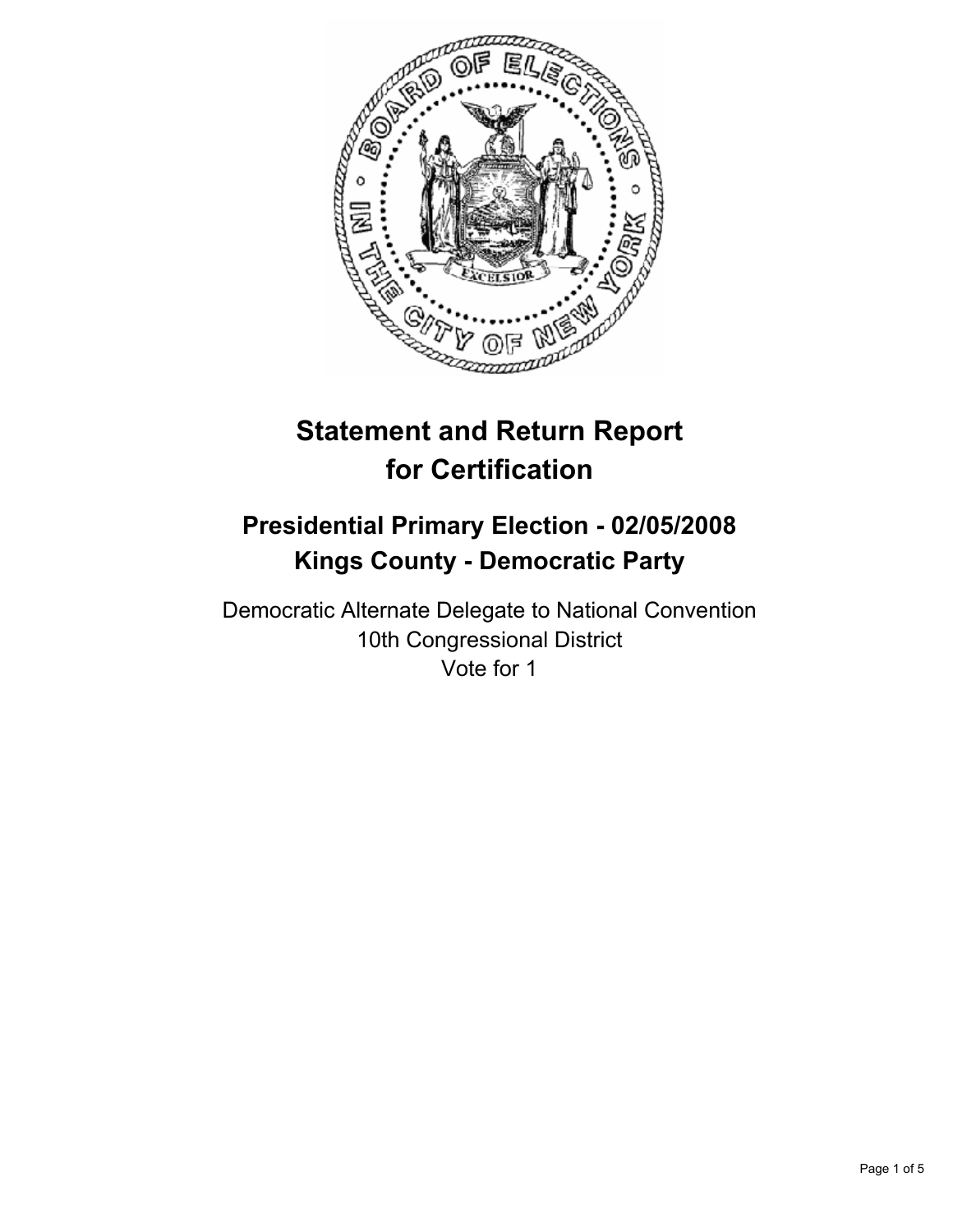

#### **10th Congressional District**

| <b>Assembly District 40</b>                  |       |
|----------------------------------------------|-------|
| <b>EMERGENCY</b>                             | 92    |
| ABSENTEE/MILITARY                            | 121   |
| <b>FEDERAL</b>                               | 8     |
| <b>AFFIDAVIT</b>                             | 317   |
| HENRY BOLUS (M) - PLEDGED TO SUPPORT CLINTON | 3,678 |
| WALTER MOSLEY (M) - PLEDGED TO SUPPORT OBAMA | 5,832 |
| <b>Total Votes</b>                           | 9,510 |
| <b>Assembly District 41</b>                  |       |
| <b>EMERGENCY</b>                             | 98    |
| ABSENTEE/MILITARY                            | 83    |
| <b>FEDERAL</b>                               | 16    |
| <b>AFFIDAVIT</b>                             | 161   |
| HENRY BOLUS (M) - PLEDGED TO SUPPORT CLINTON | 2,185 |
| WALTER MOSLEY (M) - PLEDGED TO SUPPORT OBAMA | 2,732 |
| <b>Total Votes</b>                           | 4,917 |
| <b>Assembly District 42</b>                  |       |
| <b>EMERGENCY</b>                             | 31    |
| ABSENTEE/MILITARY                            | 21    |
| <b>FEDERAL</b>                               | 6     |
| <b>AFFIDAVIT</b>                             | 16    |
| HENRY BOLUS (M) - PLEDGED TO SUPPORT CLINTON | 411   |
| WALTER MOSLEY (M) - PLEDGED TO SUPPORT OBAMA | 266   |
| <b>Total Votes</b>                           | 677   |
| <b>Assembly District 43</b>                  |       |
| <b>EMERGENCY</b>                             | 0     |
| <b>ABSENTEE/MILITARY</b>                     | 1     |
| <b>FEDERAL</b>                               | 0     |
| <b>AFFIDAVIT</b>                             | 2     |
| HENRY BOLUS (M) - PLEDGED TO SUPPORT CLINTON | 30    |
| WALTER MOSLEY (M) - PLEDGED TO SUPPORT OBAMA | 66    |
| <b>Total Votes</b>                           | 96    |
| <b>Assembly District 45</b>                  |       |
| <b>EMERGENCY</b>                             | 0     |
| ABSENTEE/MILITARY                            | 5     |
| <b>FEDERAL</b>                               | 0     |
| <b>AFFIDAVIT</b>                             | 0     |
| HENRY BOLUS (M) - PLEDGED TO SUPPORT CLINTON | 34    |
| WALTER MOSLEY (M) - PLEDGED TO SUPPORT OBAMA | 12    |
| <b>Total Votes</b>                           | 46    |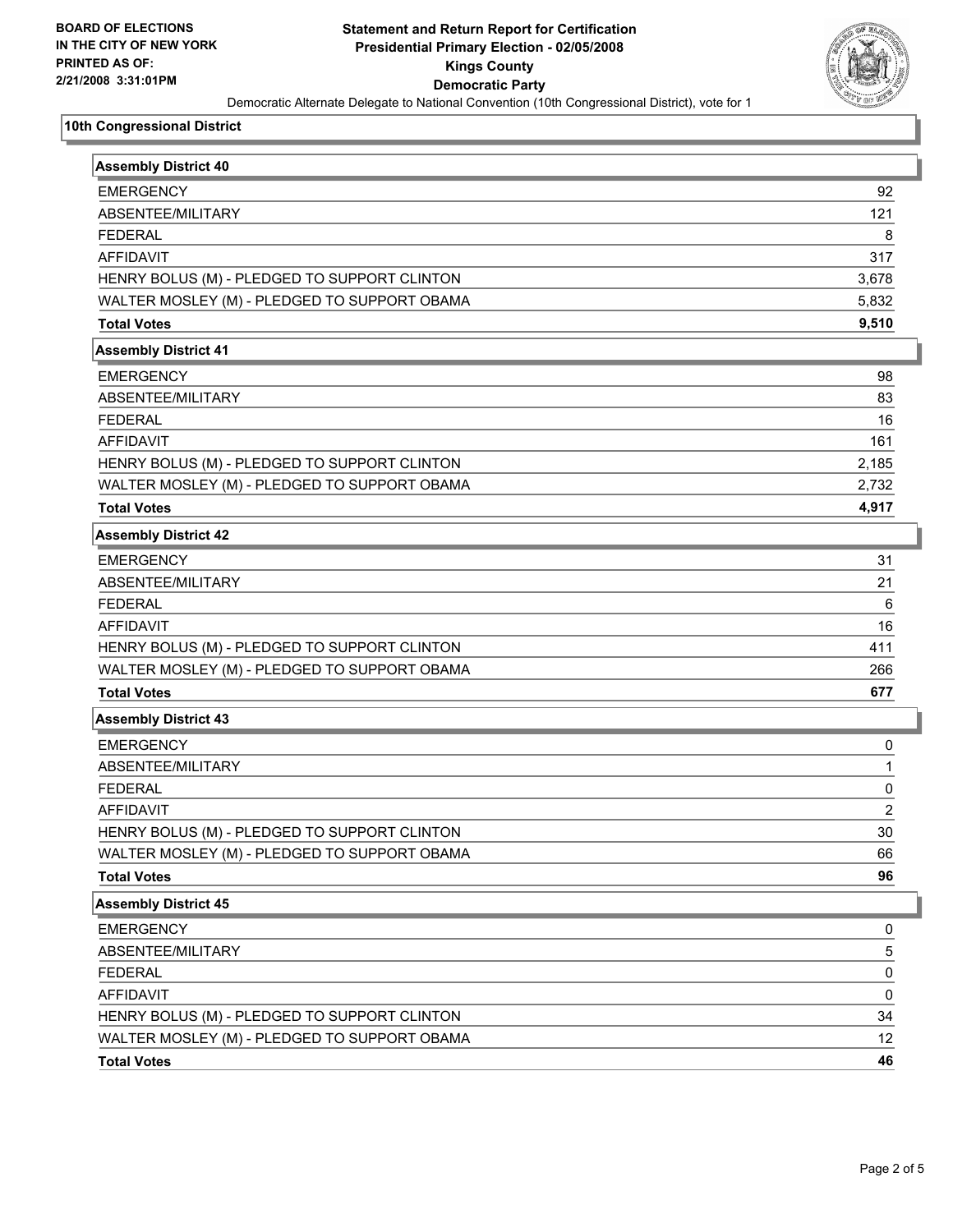

#### **10th Congressional District**

| <b>Assembly District 50</b>                  |       |
|----------------------------------------------|-------|
| <b>EMERGENCY</b>                             | 71    |
| ABSENTEE/MILITARY                            | 106   |
| <b>FEDERAL</b>                               | 12    |
| <b>AFFIDAVIT</b>                             | 186   |
| HENRY BOLUS (M) - PLEDGED TO SUPPORT CLINTON | 2,774 |
| WALTER MOSLEY (M) - PLEDGED TO SUPPORT OBAMA | 2,167 |
| <b>Total Votes</b>                           | 4,941 |
| <b>Assembly District 52</b>                  |       |
| <b>EMERGENCY</b>                             | 28    |
| ABSENTEE/MILITARY                            | 114   |
| <b>FEDERAL</b>                               | 34    |
| <b>AFFIDAVIT</b>                             | 139   |
| HENRY BOLUS (M) - PLEDGED TO SUPPORT CLINTON | 884   |
| WALTER MOSLEY (M) - PLEDGED TO SUPPORT OBAMA | 1,498 |
| <b>Total Votes</b>                           | 2,382 |
| <b>Assembly District 53</b>                  |       |
| <b>EMERGENCY</b>                             | 10    |
| ABSENTEE/MILITARY                            | 23    |
| <b>FEDERAL</b>                               | 0     |
| <b>AFFIDAVIT</b>                             | 16    |
| HENRY BOLUS (M) - PLEDGED TO SUPPORT CLINTON | 405   |
| WALTER MOSLEY (M) - PLEDGED TO SUPPORT OBAMA | 293   |
| <b>Total Votes</b>                           | 698   |
| <b>Assembly District 54</b>                  |       |
| <b>EMERGENCY</b>                             | 62    |
| ABSENTEE/MILITARY                            | 25    |
| <b>FEDERAL</b>                               | 3     |
| <b>AFFIDAVIT</b>                             | 130   |
| HENRY BOLUS (M) - PLEDGED TO SUPPORT CLINTON | 1,239 |
| WALTER MOSLEY (M) - PLEDGED TO SUPPORT OBAMA | 1,194 |
| <b>Total Votes</b>                           | 2,433 |
| <b>Assembly District 55</b>                  |       |
| <b>EMERGENCY</b>                             | 21    |
| ABSENTEE/MILITARY                            | 62    |
| <b>FEDERAL</b>                               | 4     |
| <b>AFFIDAVIT</b>                             | 221   |
| HENRY BOLUS (M) - PLEDGED TO SUPPORT CLINTON | 1,813 |
| WALTER MOSLEY (M) - PLEDGED TO SUPPORT OBAMA | 2,932 |
| <b>Total Votes</b>                           | 4,745 |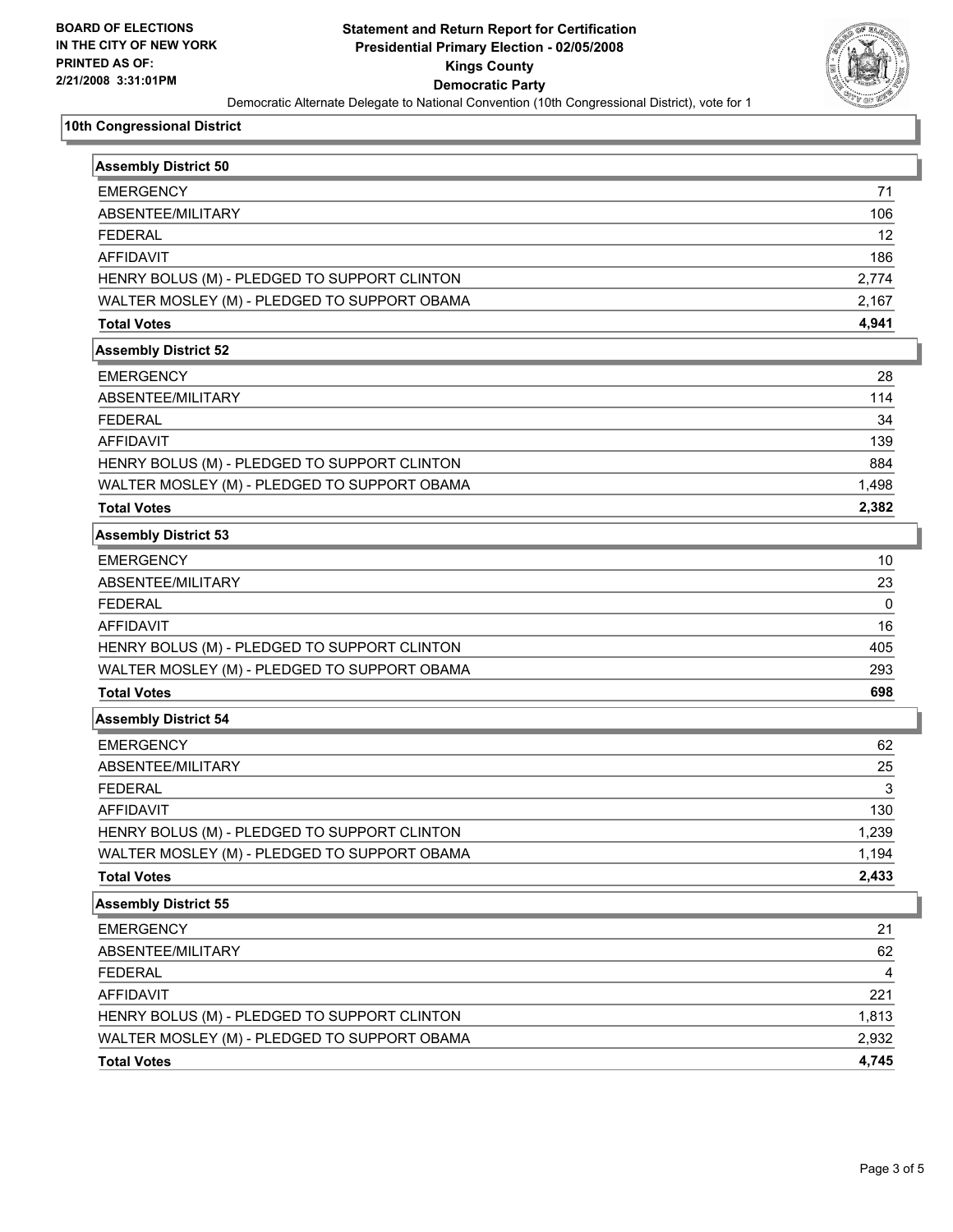

#### **10th Congressional District**

| Assembly District 56                         |                |
|----------------------------------------------|----------------|
| <b>EMERGENCY</b>                             | 201            |
| ABSENTEE/MILITARY                            | 145            |
| <b>FEDERAL</b>                               | $\overline{7}$ |
| <b>AFFIDAVIT</b>                             | 485            |
| HENRY BOLUS (M) - PLEDGED TO SUPPORT CLINTON | 2,569          |
| WALTER MOSLEY (M) - PLEDGED TO SUPPORT OBAMA | 6,115          |
| <b>Total Votes</b>                           | 8,684          |
| <b>Assembly District 57</b>                  |                |
| <b>EMERGENCY</b>                             | 9              |
| ABSENTEE/MILITARY                            | 168            |
| <b>FEDERAL</b>                               | 26             |
| <b>AFFIDAVIT</b>                             | 346            |
| HENRY BOLUS (M) - PLEDGED TO SUPPORT CLINTON | 2,015          |
| WALTER MOSLEY (M) - PLEDGED TO SUPPORT OBAMA | 5,871          |
| <b>Total Votes</b>                           | 7,886          |
| <b>Assembly District 58</b>                  |                |
| <b>EMERGENCY</b>                             | 83             |
| ABSENTEE/MILITARY                            | 207            |
| <b>FEDERAL</b>                               | 8              |
| <b>AFFIDAVIT</b>                             | 152            |
| HENRY BOLUS (M) - PLEDGED TO SUPPORT CLINTON | 1,796          |
| WALTER MOSLEY (M) - PLEDGED TO SUPPORT OBAMA | 2,749          |
| <b>Total Votes</b>                           | 4,545          |
| <b>Assembly District 59</b>                  |                |
| <b>EMERGENCY</b>                             | 159            |
| ABSENTEE/MILITARY                            | 85             |
| <b>FEDERAL</b>                               | 8              |
| <b>AFFIDAVIT</b>                             | 270            |
| HENRY BOLUS (M) - PLEDGED TO SUPPORT CLINTON | 2,811          |
| WALTER MOSLEY (M) - PLEDGED TO SUPPORT OBAMA | 3,303          |
| <b>Total Votes</b>                           | 6,114          |